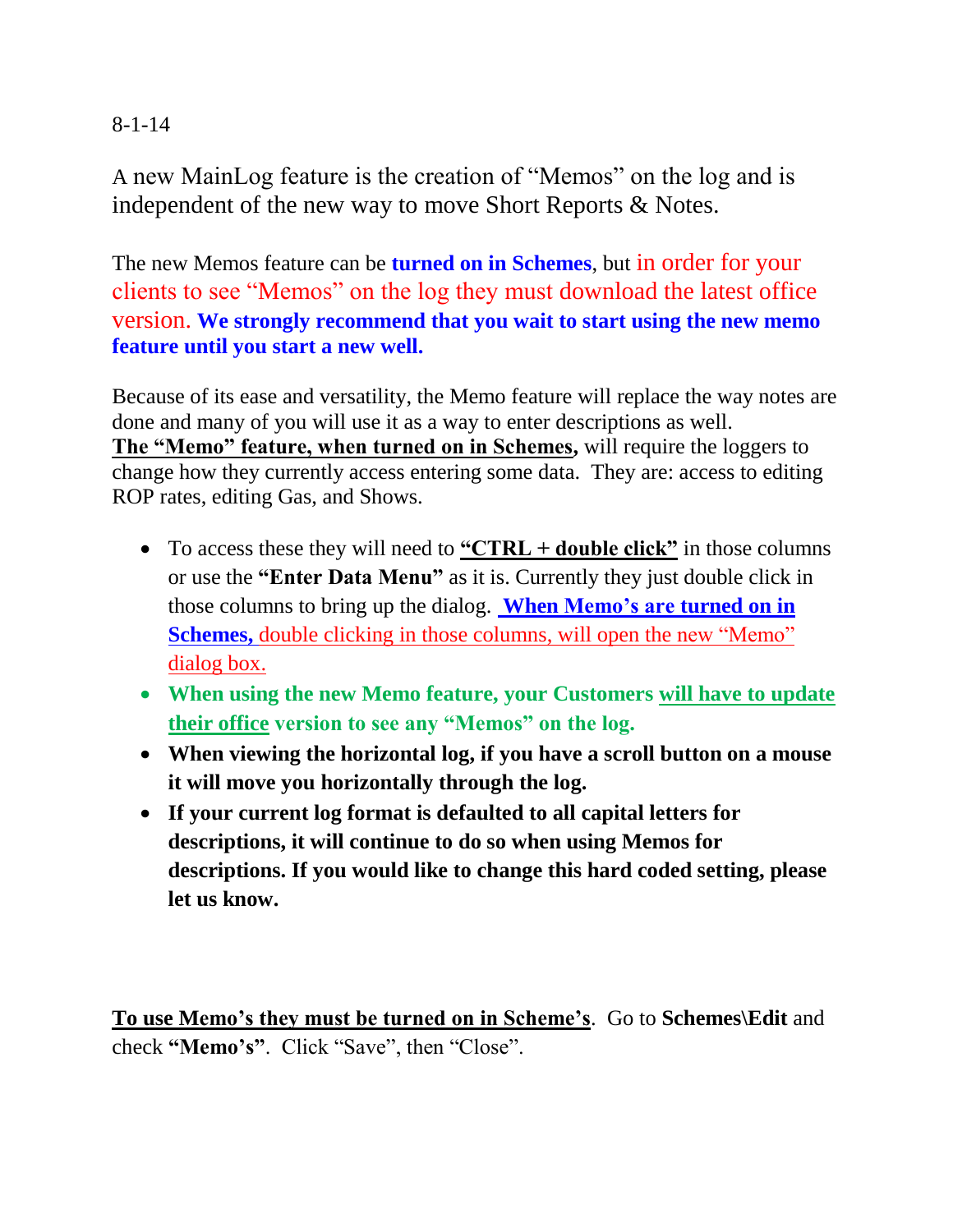There are **two ways** to create "Memos" on the vertical log. First is by **a left double click anywhere on the log, except the lithology column,** and a memo dialog will open. Type the text and hit **"CTRL + Enter" to save it**. MainLog will automatically size the box to the text.



The second way to create a memo on the vertical log is **"CTRL+ left click & drag",** down and to the right on the log. You can size the dialog by the direction of how far you click & drag, then type in your text and **"Ctrl + Enter"** to save. Each memo is limited to 500 characters on the Vertical log and the Horizontal Log.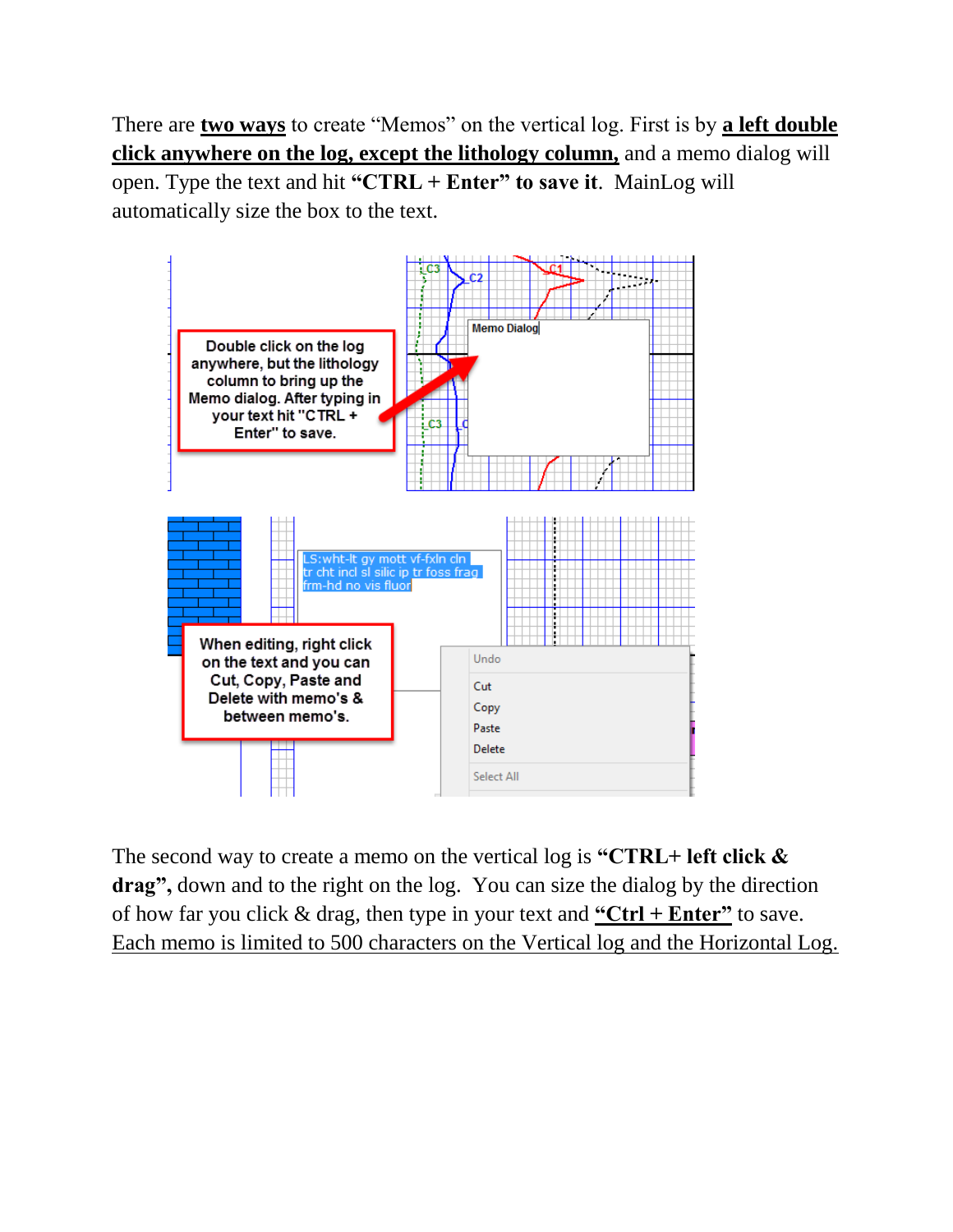

**"Ctrl + Enter"** saves the memo and MainLog will automatically re-size the dialog box to fit the amount of text. What used to take multi-line notes to describe an event can now be done in one dialog.



By **right clicking on the memo** an Edit dialog opens which includes changing the font size, color, background color, draw a rectangle around it and more including the ability to save your settings as "Defaults". **You can copy & paste too & from memos.**

As in Short Reports you can click "New" and type in the depth and create new memo at the new depth or check "Delete" and remove the memo.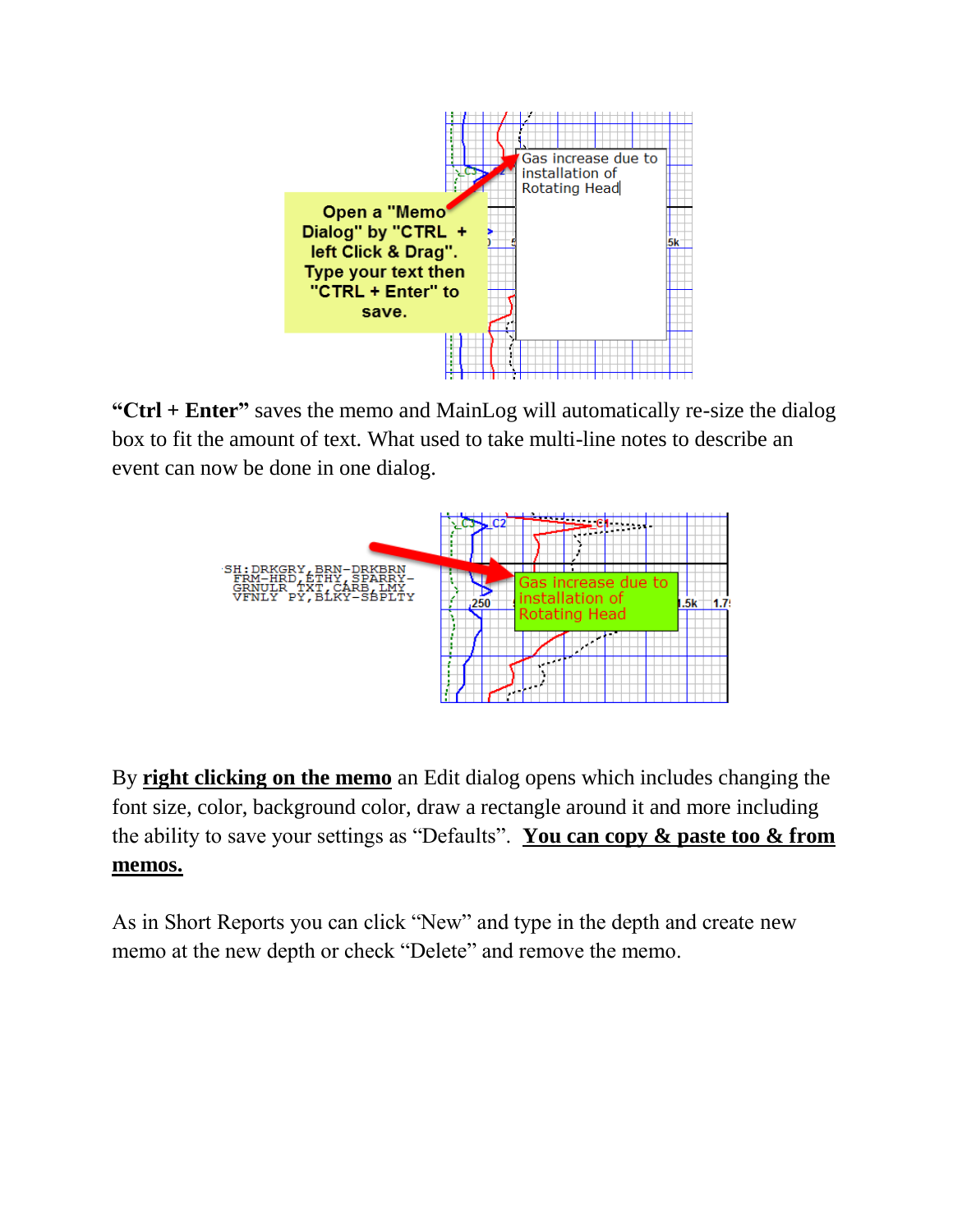

Memos and Notes **can be moved** by **pressing "Ctrl",** then **click and drag from anywhere across the upper top line** of the memo or note.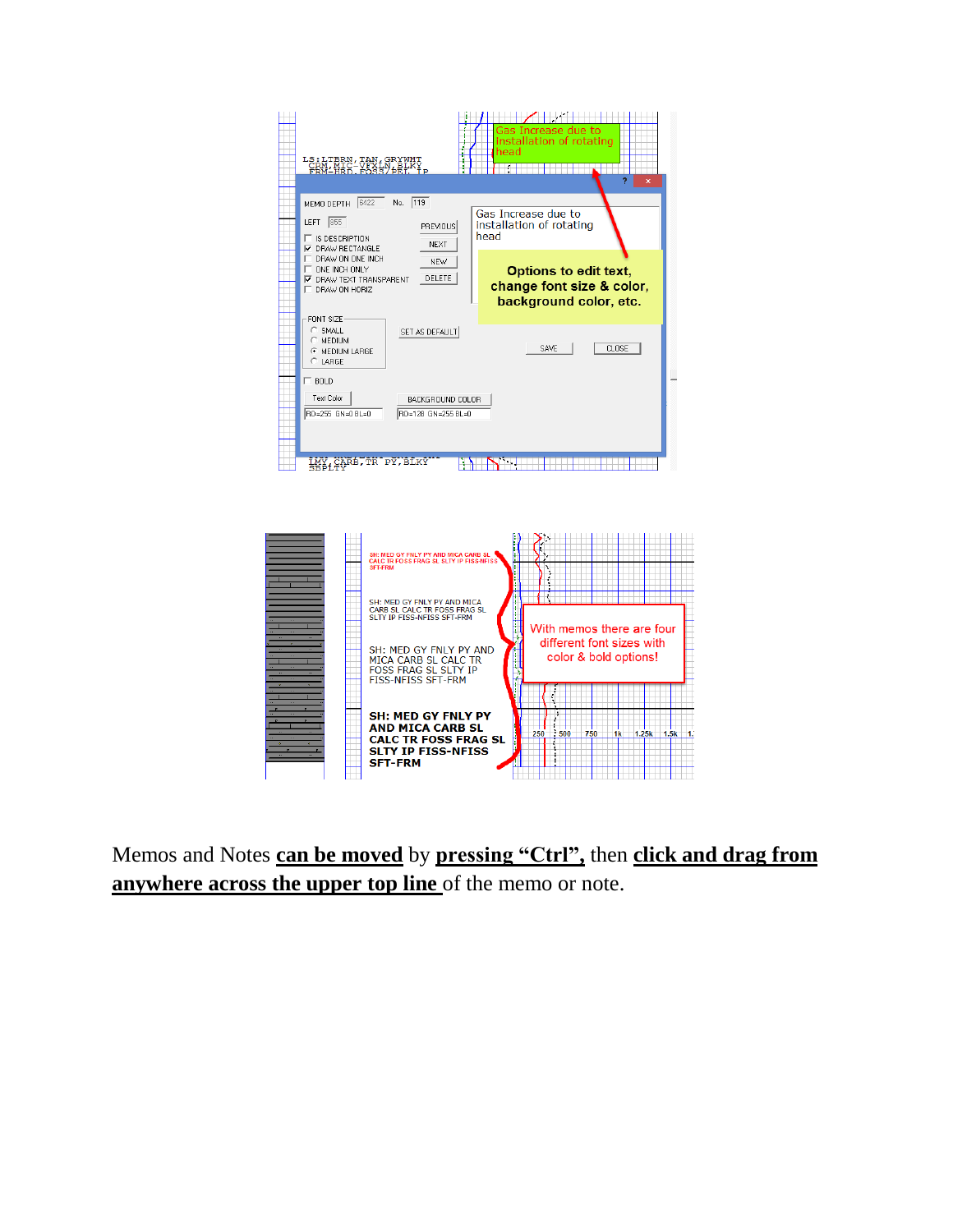

**Memos can easily be edited** by just **left clicking on the memo** or by **"Ctrl" + left click & dragging from the bottom right corner.** Delete or add text and **"Ctrl + Enter"** to save. If before saving you hit the "Esc" key, or just click outside the memo, the memo will return to the way it was.